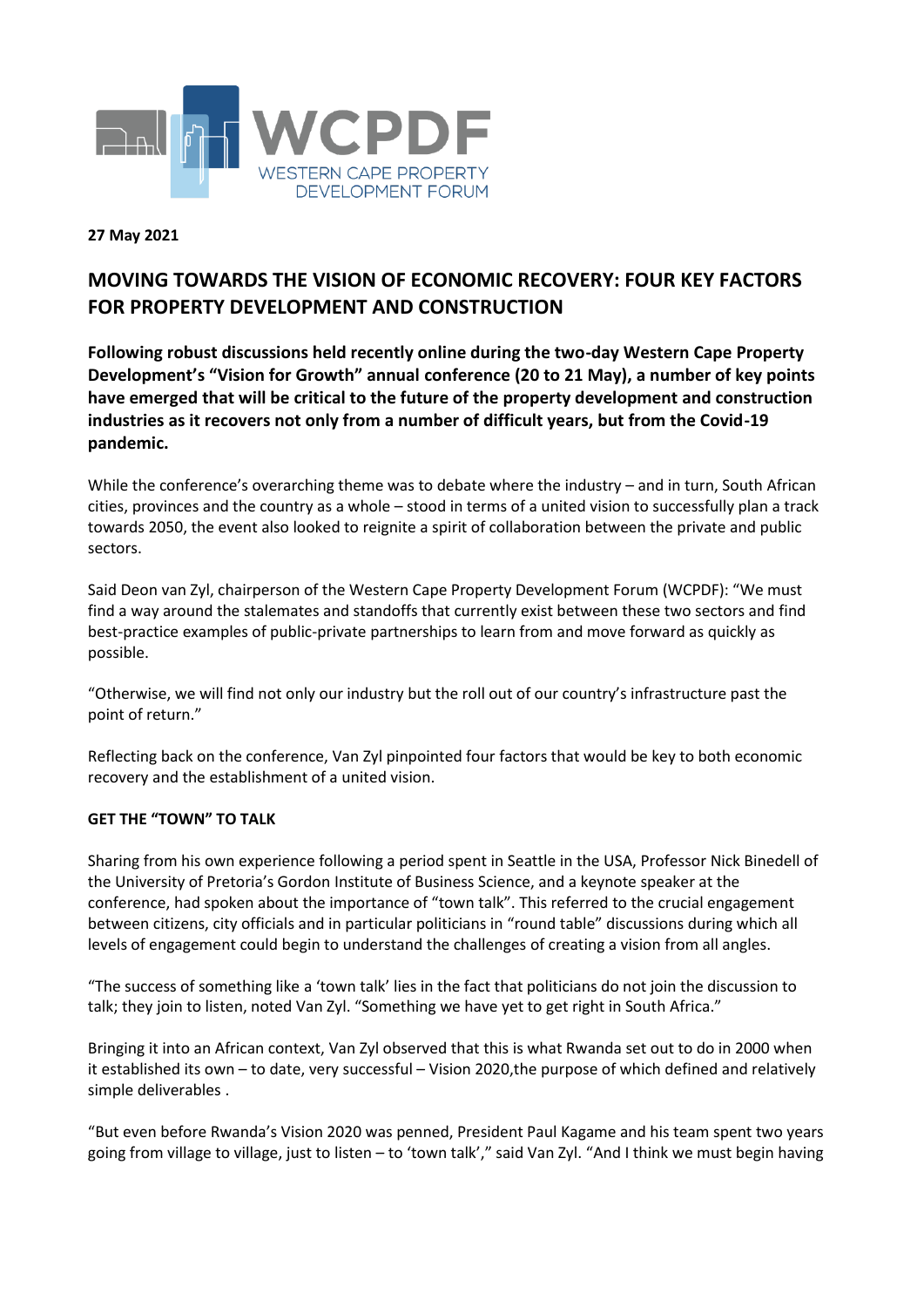our own 'town talk' conversations here in South Africa, ensuring that there a fair opportunity for people not necessarily to speak, but to listen in a safe environment."

Commenting on the refreshingly open and frank debates held during the two-day "Vision for Growth event, particularly by participating panelists from local municipal level, Van Zyl said: "On the one hand, I found it quite sad but on the other encouraging that through this event we have probably, for the first time, had our own first 'town talk' about Cape Town."

Again referring to Rwanda, Van Zyl said: "The purpose of a vision is to be a guiding principle for everybody, whether you are sitting in government, or you are a politician or whether you're a business person or a member of some of the poorest communities, every person should understand what the vision is. And it needs to be a simple one.

"If our vision in South Africa is not as simple as saying: 'We will make sure that we have enough money to put shoes on every child's feet, allow them to go to school, eradicate pit latrines, give everyone access to water and electricity, and make sure that the system works for everybody,' then we haven't started. And at the moment, unfortunately, we've got to acknowledge that the system's not working."

### **ERADICATE SILOISM**

A second theme that came through strongly during the two-day event was the culture of what Van Zyl termed as "siloism" – or the tendancy for most government departments across all tiers to work in isolation and the urgent need for this is stop, having been identified as among the greatest barriers to approval of developments – even within the public sector itself.

However, there were instances where the walls had been broken down, not least of which was demonstrated during the conference by Lekha Allopi, Project Executive – Development Planning, eThekwini Municipality.

A highlight of the conference for many of the delegates from both the private and public sector, Allopi discussed the success eThekwini had delivered in setting up a viable system between the City's Department of Development Planning, other City departments and local developers, enabling applications to be processed swiftly. Equally important, the system was able to identify problems in applications early on, with only the most appropriate for the City and its vision overall to be allowed to proceed.

"There are many excuses around the reasons why silos exist, in the first place," noted Van Zyl. "However, eThekweni is an excellent example of a municipality that has moved beyond this and has gotten its own silos to talk to each other and work together. And that is exciting for the rest of the country to learn from"

### **GIVE GOVERNMENT OFFICIALS A VOICE**

Complementary to the idea of a "town talk", Van Zyl also felt it was import to create environments where executive government officials were also given an opportunity to speak their mind.

"We seem to have created a culture, certainly in the Western Cape, where only politicians – be that at Provincial or Local Authority level – are allowed to express an opinion. I think it's time to allow the technocrats to tell you their bit, and thereby become accountable to the people who pay their salaries."

He also believed it was essential for junior officials to receive constant guidance from their senior officials: "It has been our experience that an overall corporate culture is not filtering down to those staff members manning the desks and deciding on applications. We may, as an industry, be receiving the buy-in around